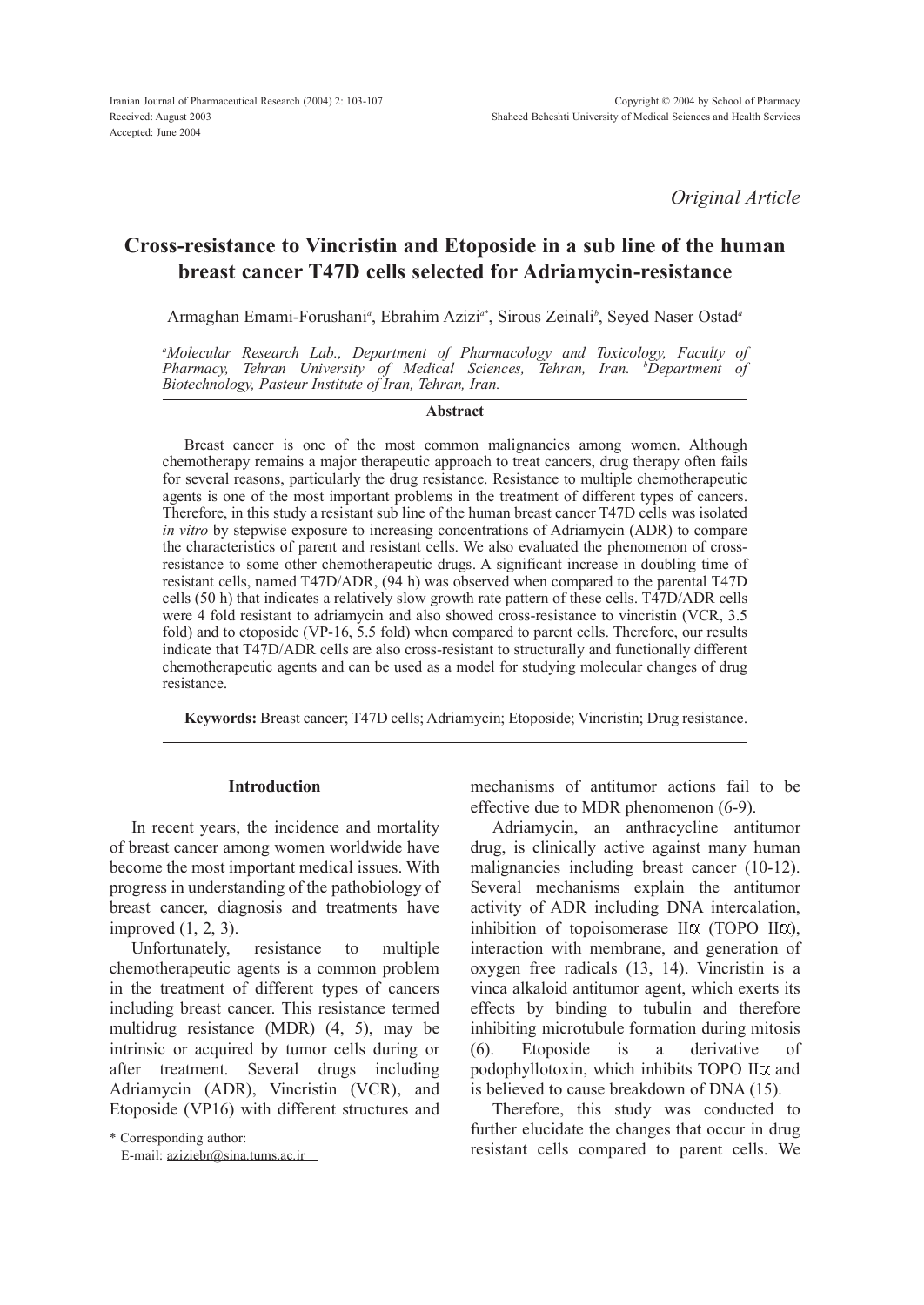isolated an Adriamycin-resistant sub line of the human breast cancer T47D cells *in vitro* by gradual exposure to increasing concentrations of ADR. This sub line named T47D/ADR was then compared to the parental cells with respect to the growth characteristics and cross-resistance to VCR, and VP16.

#### **Experimental**

# **Methods**

### *Cell line and culture conditions*

The human breast cancer T47D cell line (ATCC HTB-133, USA) was obtained from Pasteur Institute Cell Bank of IRAN (Tehran, IRAN). Cells were maintained in RPMI-1640 (Gibco, USA) culture medium supplemented with 10% fetal bovine serum (Gibco, USA) and 100 U/ml of penicillin and 100 ng/ml of streptomycin (Sigma, UK) at 37°C in 5% CO2 incubator.

*Establishment of an Adriamycin-resistant sub line* 

An Adriamycin-resistant sub line was isolated by continuous exposure of T47D cells to ADR (Adriblastina, Italy) at concentrations starting from  $1x$   $10<sup>-9</sup>$  M and increasing in a stepwise manner to  $2.5 \times 10^{-8}$  M within 9 months. Cells that were capable of sustained growth in



Figure 1. Growth characteristics of T47D and T47D/ADR Cells.

Cells were seeded in 24 well plates at  $6 \times 10^4$  cells/well in the complete RPMI 1640 culture medium and then counted using trypan blue dye exclusion method every 48h for 11days. Triplicate determinations were used for each point and data presented as Mean +/- SE of three independent assays (N=3). \*\* indicates significant difference between parent and resistant cells ( $P < 0.001$ ).

medium containing  $1\times10^{-8}$  M of ADR were considered to be resistant to Adriamycin and are referred to T47D/ADR cells here after. Cell viability was determined after each step using trypan blue dye exclusion method.

# *Determination of growth characteristics of T47D and T47D/ADR Cells*

T47D and T47D/ADR cells were seeded in 24 well plates at  $6\times10^4$  cells/well in 1 ml growth medium and incubated in the presence or absence of ADR at 37°C in 5% CO2 incubator. After washing with PBS, the cells were trypsinized and then counted using trypan blue dye exclusion method every 48 h for 11 days. The doubling time for each cell population was then determined from its growth curve, in which each point was the average determination of triplicate wells in three independent experiments.

# *Cytotoxicity and cross-resistance assay*

The MTT (3-[4, 5-dimethylthiazol-2-yl]-2, 5-diphenyl tetrazolium bromide) based assay was performed by seeding 2000 cells in 100 **k**l growth medium in the presence of increasing concentrations of chemotherapeutic drugs (ADR: 0.1 to 100 nM, VCR: 0.01 to100 nM, VP16: 0.1 to 1000 nM) into 96-well plates and incubated at 37°C in 5% CO2 incubator for 96 hours. The cells were then incubated with 25 **k**l MTT (5 mg/ml) at 37°C for 4 hours. After dissolving the formazan crystals in 0.04 N HCl in isopropanol, plates were read in a micro plate reader (Dynatech Lab Inc, USA) at 570 nm. This experiment was performed in triplicate determination and repeated three times.

### *Statistical analysis*

SIGMASTAT<sup>TM</sup> (Jandel Software, San Raphael, CA) was used to perform statistical analysis of data. The students t-test was used to examine the differences among treatments. Mean differences with P values less than 0.05 were considered to be significant.

#### Results and Discussion

*Growth characteristics of T47D and T47D/ADR Cells*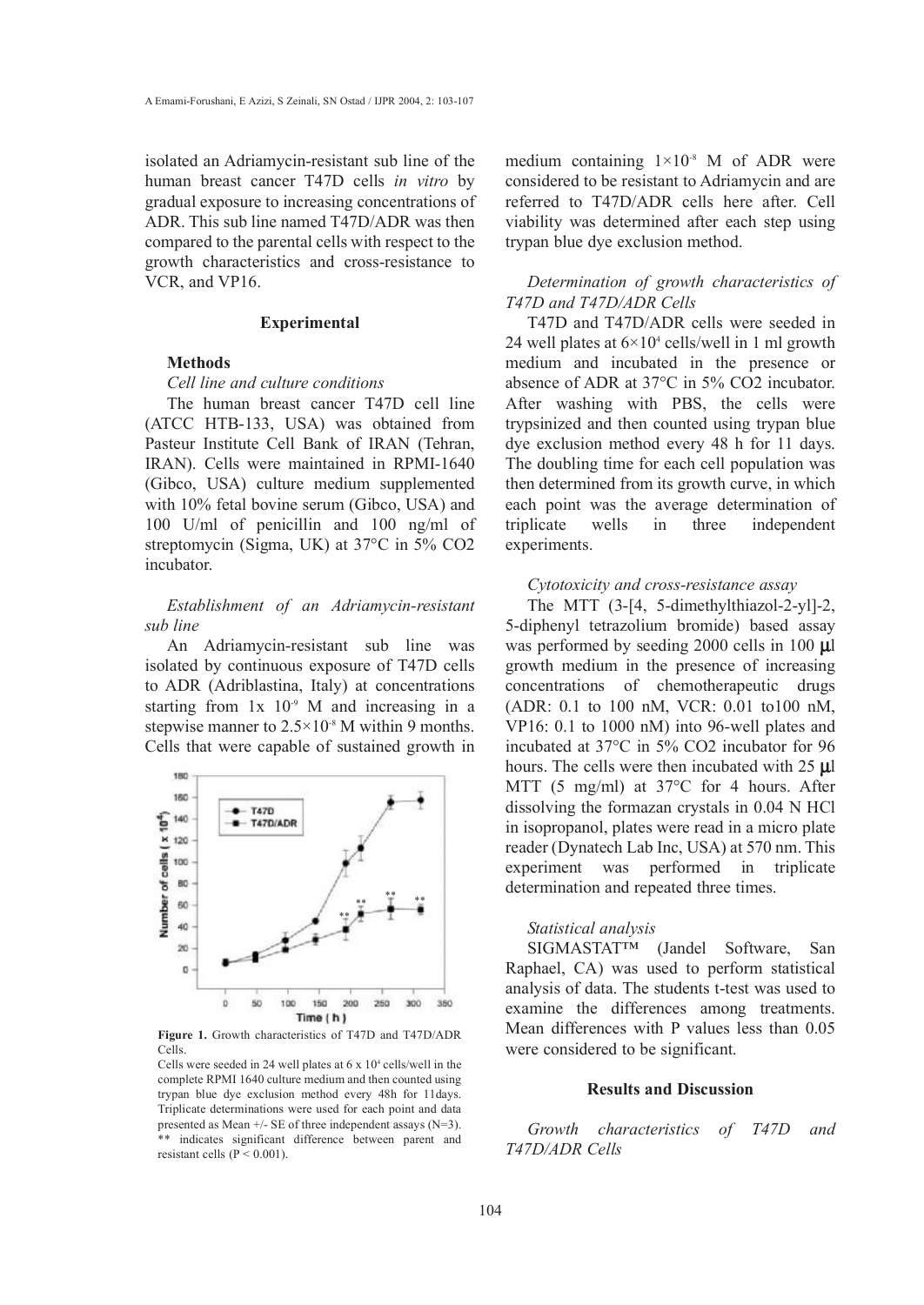The doubling time of the T47D/ADR cells (94 h) increased significantly as compared with that of the parental T47D cells (50 h). This indicates the slow growth rate pattern of isolated resistant cells (Figure 1). The viability assay also showed more than %95 viable cells in all steps of experiments.



Figure 2. Cytotoxicity of ADR, VCR, and VP16 on T47D and T47D/ADR cells.

Cells were seeded in 96 well plates at 2000 cells/well. After 96 hours of exposure to different concentrations of drugs , MTT based assay was performed. a) ADR (conc. 0.1 to 100 nM), b) VCR (conc. 0.01 to 100 nM), and c) VP16 (conc. 0.1 to 1000 nM). Triplicate determinations were used for each point and data presented as Mean +/- SE of three independent assays (N=3).

\* indicates significant difference between parent and resistant cells ( $P < 0.05$ ).

\*\* indicates significant difference between parent and resistant cells ( $P < 0.01$ ).

Table 1. IC<sub>50</sub> values of ADR, VCR, and VP16 for T47D and T47D/ADR cells.

The T47D cells and its ADR-resistant subline were treated with or without ADR, VCR, and VP16 for 96 h in 96 well plates to determine their effects as indicated in the experimental section.

| Cell Line   | IC <sub>so</sub> [M] (fold resistance) |                           |                            |
|-------------|----------------------------------------|---------------------------|----------------------------|
|             | <b>ADR</b>                             | <b>VCR</b>                | VP16                       |
| <b>T47D</b> | $2.5 \times 10^{-6}$                   | $3.7 \times 10^{-10}$     | $4 \times 10^{-8}$         |
| T47D/ADR    | $1 \times 10^{4}$ (4)                  | $1.3 \times 10^{9}$ (3.5) | $2.2 \times 10^{15}$ (5.5) |

## *Cytotoxicity of ADR, VCR, and VP16 on T47D and T47D/ADR cells*

The anti-proliferative effects of ADR, VCR and VP16 on T47D cells and its resistant sub line measured by MTT based assay indicate the cross-resistant properties of T47D/ADR cells to VCR and also VP16 (Figure 2). The  $IC_{50}$  value for each drug determined from corresponding survival curves was used to calculate the foldresistance to each drug by T47D/ADR compared to the parental T47D cells (Table 1).

Many adriamycin-resistant cells exhibited a high level of cross-resistance to other structurally unrelated drugs that is called multidrug resistance (MDR) (4, 16, 17). Son et al. showed that an ADR resistant human stomach-adenocarcinoma cell line (MKN/ADR) had a high level of cross-resistance to topoIItargeted drugs such as mitoxantron and etoposide but showed no cross resistance to other chemotherapeutic agents such as cisplatin, carboplatin and 5-FU. The doubling time of the MKN/ADR cells (2.1 days) was more than the parent MKN cells. They suggested that a quantitative reduction in topo II amay contribute to the resistance of MKN cells to ADR and other topoII-targeted drugs. It has also been indicated that the differences in topo IIt. expression was not the reason for the difference in growth rate (10, 18).

In fact, one possible explanation for the reduced proliferation rate and drug resistance would be a reduction in expression of topo II which is required for DNA replication and has been correlated with the cell proliferation (19- 22). Reduced expression of topo  $II\alpha$  has been implicated as a mechanism of resistance to topo II inhibitors such as ADR, VP16, m-amsacrine and mitoxantron (23, 24). Wosikowski et al. indicated that the doubling time of resistant cells increased significantly compared with parental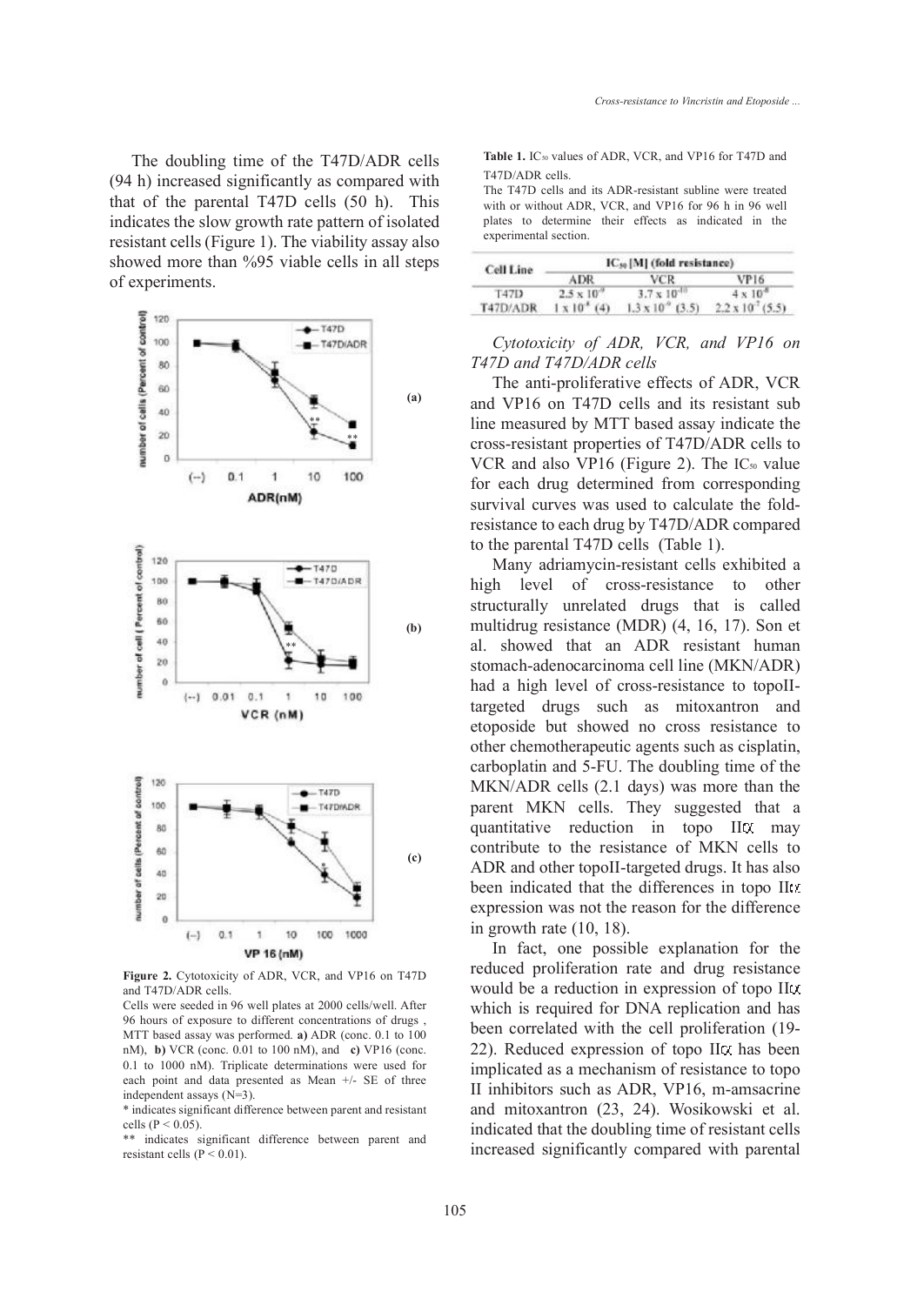cancer cells. In contrast to other studies, they failed to show correlation between topo IItz expression and proliferation rate of resistant cells (25).

In other study, an etoposide-resistant breast cancer cell line (MCF7/VP16) was 28, 21 and 9 fold resistant to VP16, Vm26 and doxorubicin, respectively. MCF7/VP16 cells also exhibited 2.8 and 5 fold resistance to mitoxantron and vincristin but no cross-resistance to camptothecin, an inhibitor of topo I. Their results showed that resistance to epipodophyllotoxines in MCF7/VP16 cells is multi-factorial involving reduction in intracellular drug concentration, possibly MRP over expression, and also altered topo  $\prod \alpha$  drug sensitivity  $(15)$ .

Another study showed a strong correlation between the degree of P-gp expression and *in vitro* resistance to taxol and adriamycin (26). Overexpression of P-gp or MRP levels may reduce ADR and VCR accumulation and increase drug efflux. On the other hand, reduction in the topo IItx protein levels diminishes the main intracellular target of ADR and VP16 and other topo  $\text{II}\alpha$  poisons. These changes may confer cross-resistance to these agents (6,17).

Therefore, observed resistance in the T47D/ADR cells apparently involves multiple mechanisms including topo IItz, MDR1, and other genetic and epigenetic alterations. Finally, it cannot be excluded that the cells selected for resistance to chemotherapeutic drugs, in our study as well as other similar studies, compose of a heterogeneous population of cells each with its own distinct characteristics and mechanism(s) of developing resistance to tested chemotherapeutic drugs that needs to be further elucidated.

#### Acknowledgement

The authors are thankful to the office of vicechancellor for research of Tehran University of Medical Sciences (TUMS) for the financial support of this project.

#### References

- (1) Dos Santos Silva I, Mangtani P, De Stavola BL, Bell J, Quinn M and Mayer D. Survival from breast cancer among South Asian and non-South Asian women resident in South East England. *Br. J Cancer* (2003)  $89.508 - 12$
- Engel J, Eckel R, Kerr J, Schmidt M, Furstenberger G, (2) Richter R, Sauer H, Senn HJ and Holzel D. The process of metastasisation for breast cancer. *Eur J Cancer* (2003) 39: 1794-806
- (3) Piccart M, Parker LM and Pritchard KI. Oestrogen receptor down regulation: an opportunity for extending the window of endocrine therapy in advanced breast cancer. *Ann. Oncol.* (2003) 14: 1017-1025
- Li J, Xu LZ, He KL, Guo WJ, Zeng YH, Xia P and (4) Chen Y. Reversal effects of nomegestrol acetate on multidrug resistance in adriamycin-resistant MCF-7 breast cancer cell line. *Breast Cancer Res.* (2001) 3 : 253-263
- (5) Arancia G, Molinari A, Calcabrini A, Meschini S and Cianfriglia M. Intracellular P-glycoprotein in multidrug resistant tumor cells. *Ital. J. Anat. Embryol.* (2001) 106: 59-68
- Whelan RD, Waring CJ and Hayes JD. Over (6) expression of P-glycoprotein and glutathione-stransferase in MCF-7 cells selected for vincristin resistance *in vitro*. *Int. J. Cancer* (1992) 52: 241-246
- (7) Uchiyama-Kokubu N and Watanabe T. Establishment and characterization of adriamycin-resistant human colorectal adenocarcinoma HCT-15 cell lines with multidrug resistance. *Anticancer. Drugs* (2001) 12: 769-79
- Cre IA, Knight L, Di Nicolantonio F, Sharma S and (8) Gulliford T. Hemosensitization of solid tumors by modulation of resistance mechanisms. *Curr. Opin. Investig. Drugs* (2002) 3: 634-40
- Faneyte IF, Kristel PM and van de Vijver MJ. (9) Determining MDR1/P-glycoprotein expression in breast cancer. *Int. J. Cancer* (2001) 93: 114-22
- (10)Son YS, Suh JM, Ahn SH, Kim JC, Yi Jy, Hur KC, Hong WS, Muller MT and Chung IK. Reduced activity of topoisomerase III<sup>n</sup> in an Adriamycin-resistant human stomach - adenocarcinoma cell line. *Cancer Chemoth. Pharmacol.* (1998) 41: 353-360
- (11) Callies S, de Alwis DP, Wright JG, Sandler A, Burgess M and Aarons L. A population pharmacokinetic model for doxorubicin and doxorubicinol in the resence of a novel MDR modulator, zosuquidar trihydrochloride.*Cancer. Chemother. Pharmacol*. (2003) 51: 107-18
- Larsen AK and Skladanowski A. Cellular resistance to (12) topoisomerase -targeted drugs from drug uptake to cell death. *Biochim. Biophys. Acta* (1998) 1400: 257-74
- $(13)$  Gewirtz DA. A critical evaluation of the mechanisms of action proposed for the Antitumor effects of the anthracycline antibiotics adriamycin and daunorubicin. *Biochem. Pharmacol.* (1999) 17: 1311-1318
- (14) Dunkern TR, Wedemeyer I, Baumgartner M, Fritz G